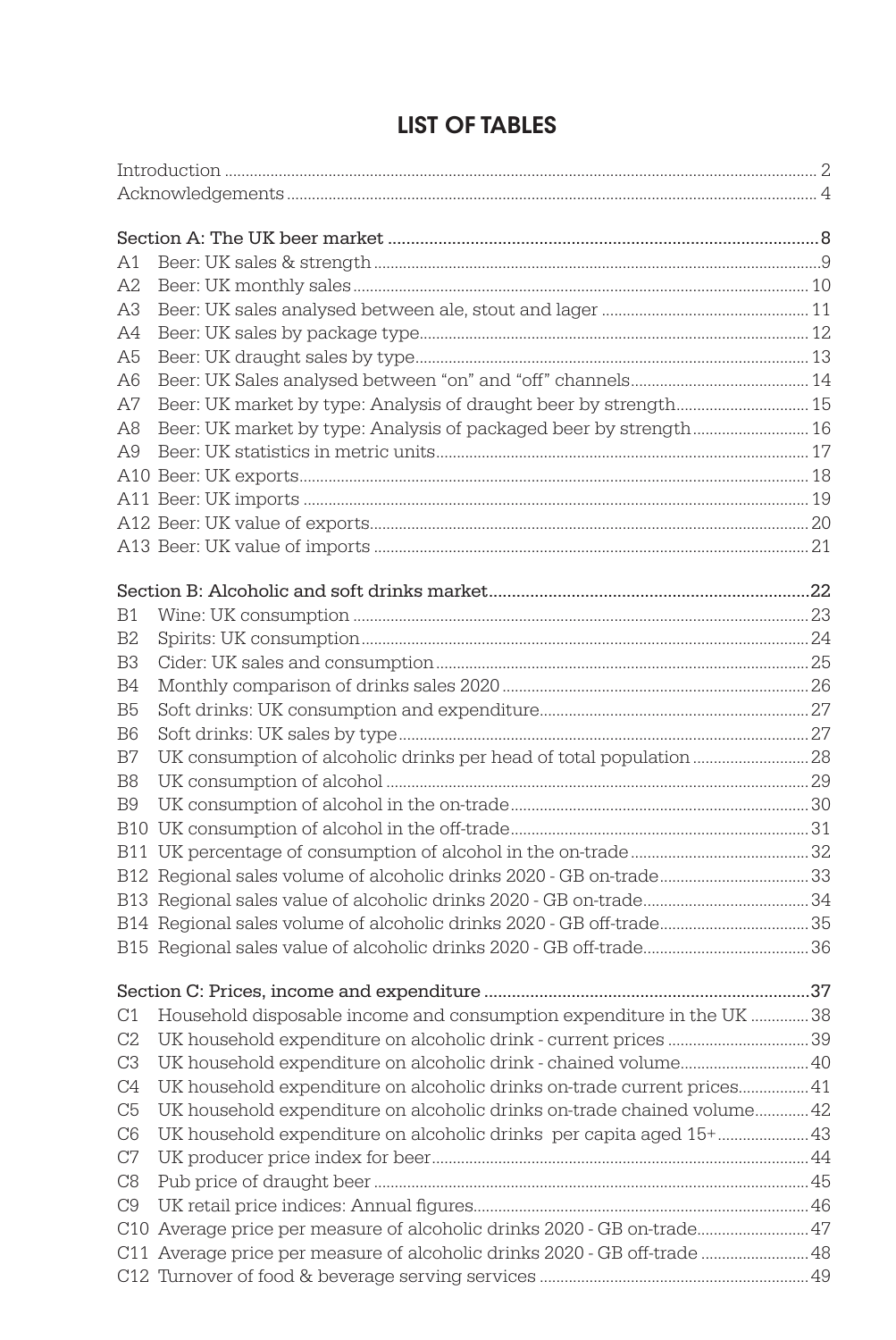| D1             |                                                                           |  |
|----------------|---------------------------------------------------------------------------|--|
| D <sub>2</sub> |                                                                           |  |
| D <sub>3</sub> |                                                                           |  |
| D4             |                                                                           |  |
| D5             |                                                                           |  |
| D6             |                                                                           |  |
| D7             |                                                                           |  |
| D8             |                                                                           |  |
| D9             |                                                                           |  |
|                |                                                                           |  |
|                |                                                                           |  |
|                |                                                                           |  |
| Ε1             |                                                                           |  |
| E <sub>2</sub> |                                                                           |  |
| E3             |                                                                           |  |
| E4             |                                                                           |  |
| E5             |                                                                           |  |
| E6             |                                                                           |  |
| E7             |                                                                           |  |
| E8             |                                                                           |  |
| E9             |                                                                           |  |
|                | E10 Employment in brewing and the manufacture of other beverages in GB77  |  |
|                |                                                                           |  |
|                |                                                                           |  |
|                |                                                                           |  |
|                |                                                                           |  |
|                |                                                                           |  |
|                |                                                                           |  |
| F1             |                                                                           |  |
| F2             |                                                                           |  |
| F3             | Persons convicted of drinking and driving in England, Wales & Scotland 86 |  |
| F4             | Number and results of breath test on car drivers involved in accidents 87 |  |
| F5             |                                                                           |  |
| F6             |                                                                           |  |
|                |                                                                           |  |
| G1             |                                                                           |  |
| G <sub>2</sub> |                                                                           |  |
| G <sub>3</sub> |                                                                           |  |
| G4             |                                                                           |  |
| G <sub>5</sub> |                                                                           |  |
| G <sub>6</sub> |                                                                           |  |
| G7             |                                                                           |  |
| G8             |                                                                           |  |
|                |                                                                           |  |